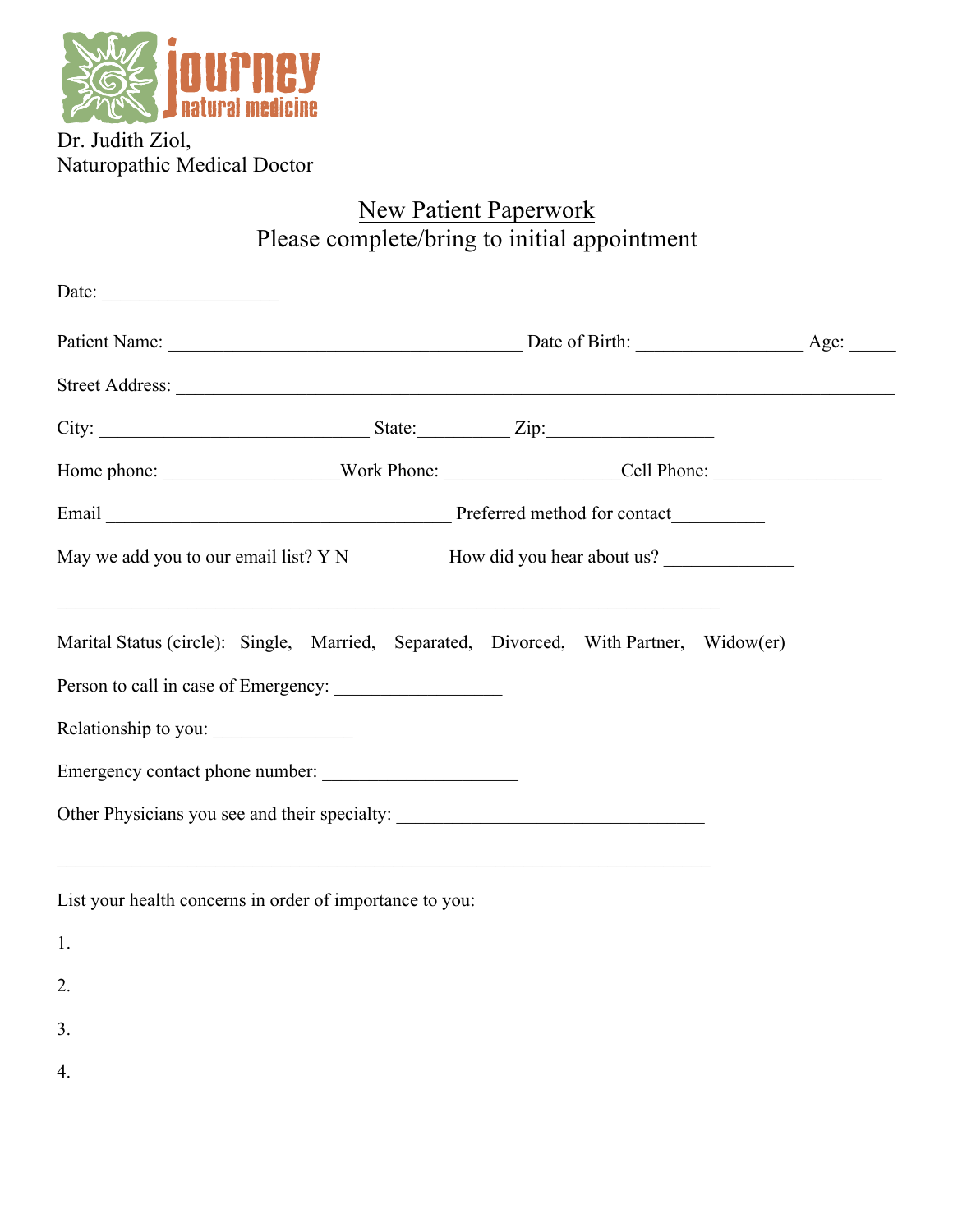# Family history

|                                                                                                                                                                                                                                                                                                                                                                                                                                                                        | Father                                                                                                                                                                                                                                                                                                                                                                                                                                                                     | Mother                                                                                  | Siblings                         | Spouse                                          | Children                                                                                                                                                                                                                             |
|------------------------------------------------------------------------------------------------------------------------------------------------------------------------------------------------------------------------------------------------------------------------------------------------------------------------------------------------------------------------------------------------------------------------------------------------------------------------|----------------------------------------------------------------------------------------------------------------------------------------------------------------------------------------------------------------------------------------------------------------------------------------------------------------------------------------------------------------------------------------------------------------------------------------------------------------------------|-----------------------------------------------------------------------------------------|----------------------------------|-------------------------------------------------|--------------------------------------------------------------------------------------------------------------------------------------------------------------------------------------------------------------------------------------|
| Age if living                                                                                                                                                                                                                                                                                                                                                                                                                                                          | $\frac{1}{2} \left( \frac{1}{2} \right) \left( \frac{1}{2} \right) \left( \frac{1}{2} \right) \left( \frac{1}{2} \right) \left( \frac{1}{2} \right) \left( \frac{1}{2} \right) \left( \frac{1}{2} \right) \left( \frac{1}{2} \right) \left( \frac{1}{2} \right) \left( \frac{1}{2} \right) \left( \frac{1}{2} \right) \left( \frac{1}{2} \right) \left( \frac{1}{2} \right) \left( \frac{1}{2} \right) \left( \frac{1}{2} \right) \left( \frac{1}{2} \right) \left( \frac$ | <u> Albanya Manazarta</u>                                                               |                                  |                                                 | <u>and the company of the company of the company of the company of the company of the company of the company of the company of the company of the company of the company of the company of the company of the company of the com</u> |
| Age when died                                                                                                                                                                                                                                                                                                                                                                                                                                                          |                                                                                                                                                                                                                                                                                                                                                                                                                                                                            |                                                                                         |                                  | <u> Alexandria de la Ca</u>                     |                                                                                                                                                                                                                                      |
| Reason for death                                                                                                                                                                                                                                                                                                                                                                                                                                                       | $\overline{\phantom{a}}$                                                                                                                                                                                                                                                                                                                                                                                                                                                   | $\mathcal{L}^{\text{max}}_{\text{max}}$ , where $\mathcal{L}^{\text{max}}_{\text{max}}$ | <u> 1990 - Johann Barnett, f</u> | <u> 1990 - Johann Barnett, fransk politiker</u> | <b>Contract Contract Contract</b>                                                                                                                                                                                                    |
| Cancer (type)                                                                                                                                                                                                                                                                                                                                                                                                                                                          |                                                                                                                                                                                                                                                                                                                                                                                                                                                                            |                                                                                         |                                  |                                                 |                                                                                                                                                                                                                                      |
| <b>High Blood Pressure</b>                                                                                                                                                                                                                                                                                                                                                                                                                                             | Y N                                                                                                                                                                                                                                                                                                                                                                                                                                                                        | Y N                                                                                     | Y N                              | Y N                                             | Y N                                                                                                                                                                                                                                  |
| Heart Attack/stroke                                                                                                                                                                                                                                                                                                                                                                                                                                                    | Y N                                                                                                                                                                                                                                                                                                                                                                                                                                                                        | Y N                                                                                     | Y N                              | Y N                                             | Y N                                                                                                                                                                                                                                  |
| Heart disease                                                                                                                                                                                                                                                                                                                                                                                                                                                          | Y N<br>Y N                                                                                                                                                                                                                                                                                                                                                                                                                                                                 | Y N<br>Y N                                                                              | Y N<br>Y N                       | Y N<br>Y N                                      | Y N<br>Y N                                                                                                                                                                                                                           |
| Asthma/allergies<br>Mental illness                                                                                                                                                                                                                                                                                                                                                                                                                                     | Y N                                                                                                                                                                                                                                                                                                                                                                                                                                                                        | Y N                                                                                     | Y N                              | Y N                                             | Y N                                                                                                                                                                                                                                  |
| Auto-immune disease                                                                                                                                                                                                                                                                                                                                                                                                                                                    | Y N                                                                                                                                                                                                                                                                                                                                                                                                                                                                        | Y N                                                                                     | Y N                              | Y N                                             | Y N                                                                                                                                                                                                                                  |
| Diabetes Mellitus                                                                                                                                                                                                                                                                                                                                                                                                                                                      | Y N                                                                                                                                                                                                                                                                                                                                                                                                                                                                        | Y N                                                                                     | Y N                              | Y N                                             | Y N                                                                                                                                                                                                                                  |
| Osteoporosis                                                                                                                                                                                                                                                                                                                                                                                                                                                           | Y N                                                                                                                                                                                                                                                                                                                                                                                                                                                                        | Y N                                                                                     | Y N                              | Y N                                             | Y N                                                                                                                                                                                                                                  |
| List All Surgeries and Hospitalizations-including date occurred:                                                                                                                                                                                                                                                                                                                                                                                                       |                                                                                                                                                                                                                                                                                                                                                                                                                                                                            |                                                                                         |                                  |                                                 |                                                                                                                                                                                                                                      |
| $1.$ $\overline{\phantom{a}}$ $\overline{\phantom{a}}$ $\overline{\phantom{a}}$ $\overline{\phantom{a}}$ $\overline{\phantom{a}}$ $\overline{\phantom{a}}$ $\overline{\phantom{a}}$ $\overline{\phantom{a}}$ $\overline{\phantom{a}}$ $\overline{\phantom{a}}$ $\overline{\phantom{a}}$ $\overline{\phantom{a}}$ $\overline{\phantom{a}}$ $\overline{\phantom{a}}$ $\overline{\phantom{a}}$ $\overline{\phantom{a}}$ $\overline{\phantom{a}}$ $\overline{\phantom{a}}$ |                                                                                                                                                                                                                                                                                                                                                                                                                                                                            |                                                                                         |                                  | 4.                                              |                                                                                                                                                                                                                                      |
|                                                                                                                                                                                                                                                                                                                                                                                                                                                                        |                                                                                                                                                                                                                                                                                                                                                                                                                                                                            |                                                                                         |                                  | 5.                                              |                                                                                                                                                                                                                                      |
|                                                                                                                                                                                                                                                                                                                                                                                                                                                                        |                                                                                                                                                                                                                                                                                                                                                                                                                                                                            |                                                                                         |                                  | 6.                                              |                                                                                                                                                                                                                                      |
| Please Note When and Why You Had Each of The Following:                                                                                                                                                                                                                                                                                                                                                                                                                |                                                                                                                                                                                                                                                                                                                                                                                                                                                                            |                                                                                         |                                  |                                                 |                                                                                                                                                                                                                                      |
| X-rays:                                                                                                                                                                                                                                                                                                                                                                                                                                                                |                                                                                                                                                                                                                                                                                                                                                                                                                                                                            |                                                                                         |                                  |                                                 |                                                                                                                                                                                                                                      |
| MRI/Cat Scans:                                                                                                                                                                                                                                                                                                                                                                                                                                                         |                                                                                                                                                                                                                                                                                                                                                                                                                                                                            |                                                                                         |                                  |                                                 |                                                                                                                                                                                                                                      |
|                                                                                                                                                                                                                                                                                                                                                                                                                                                                        |                                                                                                                                                                                                                                                                                                                                                                                                                                                                            |                                                                                         |                                  |                                                 |                                                                                                                                                                                                                                      |
| Accidents:                                                                                                                                                                                                                                                                                                                                                                                                                                                             |                                                                                                                                                                                                                                                                                                                                                                                                                                                                            |                                                                                         |                                  |                                                 |                                                                                                                                                                                                                                      |
| Please List All Sensitivities/Allergies/Reactions                                                                                                                                                                                                                                                                                                                                                                                                                      |                                                                                                                                                                                                                                                                                                                                                                                                                                                                            |                                                                                         |                                  |                                                 |                                                                                                                                                                                                                                      |
|                                                                                                                                                                                                                                                                                                                                                                                                                                                                        |                                                                                                                                                                                                                                                                                                                                                                                                                                                                            |                                                                                         |                                  |                                                 |                                                                                                                                                                                                                                      |
| $\text{Foods:}\n \underline{\hspace{2cm}}$                                                                                                                                                                                                                                                                                                                                                                                                                             |                                                                                                                                                                                                                                                                                                                                                                                                                                                                            |                                                                                         |                                  |                                                 |                                                                                                                                                                                                                                      |
|                                                                                                                                                                                                                                                                                                                                                                                                                                                                        |                                                                                                                                                                                                                                                                                                                                                                                                                                                                            |                                                                                         |                                  |                                                 |                                                                                                                                                                                                                                      |
|                                                                                                                                                                                                                                                                                                                                                                                                                                                                        |                                                                                                                                                                                                                                                                                                                                                                                                                                                                            | Circle Yes (Y), Never (N), or Past (P) regarding use of the following:                  |                                  |                                                 |                                                                                                                                                                                                                                      |

Antacids: Y N P Steroids: Y N P Smoking: Y N P<br>Analgesics: Y N P<br>Class Packs per day if Yes/Past: Analgesics: Y N P Coffee: Y N P Cups per day if Yes/Past: Alcohol: Y N P  $\overline{H}$  How often and how much if Yes/Past: Any alcohol addiction: Y N P Any alcohol treatment:  $\overline{Y} \overline{N} \overline{P}$ Recreational drugs: Y N P Type: \_\_\_\_\_\_\_\_\_\_\_\_\_\_\_\_\_\_\_\_\_\_\_\_ Any drug treatment: Y N P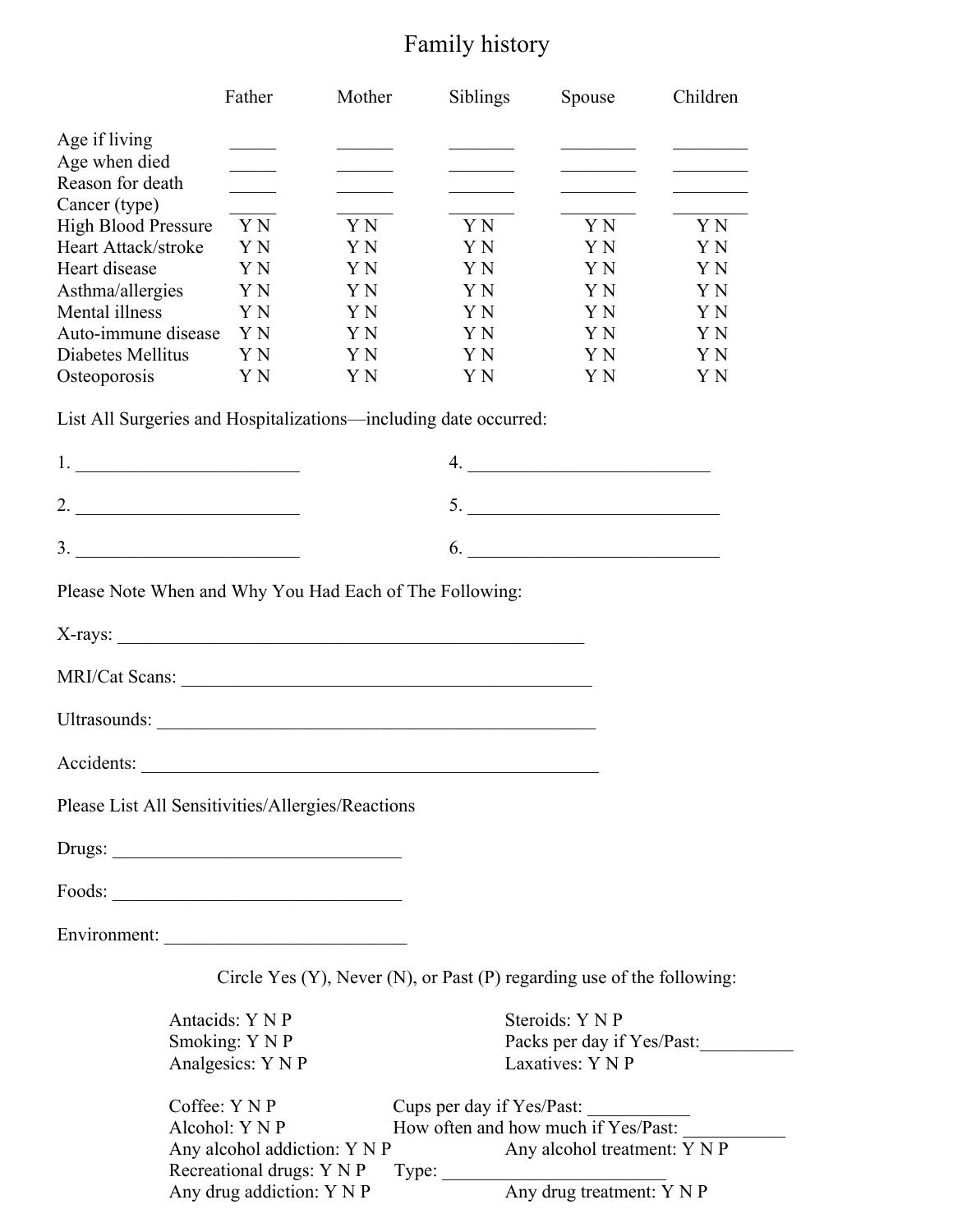List all prescription medicines/dosages and nutritional supplement/herbs taking:

|                                                                                                                              | <b>Review Of Systems:</b>                                                                                             |                                                                                                          |
|------------------------------------------------------------------------------------------------------------------------------|-----------------------------------------------------------------------------------------------------------------------|----------------------------------------------------------------------------------------------------------|
| Present Weight: Height: Height:                                                                                              |                                                                                                                       |                                                                                                          |
|                                                                                                                              |                                                                                                                       |                                                                                                          |
| REGARDING THE NEXT LONG SECTION: Please Circle                                                                               | $(Y)$ if you have the problem NOW,<br>(N) if you've NEVER had the problem,<br>(P) if you had the problem in the PAST. |                                                                                                          |
| Good energy: Y N P<br>If you have fatigue, when is it worse; morning, afternoon, evening?                                    |                                                                                                                       | Fatigue: Y N P                                                                                           |
| Rash: Y N P<br>Hives: Y N P<br>Psoriasis/eczema: Y N P<br>Dry: Y N P<br>Cancer: Y N P<br>Skin check by dermatologist: Y N    | <b>SKIN</b>                                                                                                           | Color change: Y N P<br>Lump: Y N P<br>Itchy: Y N P<br>Warts/moles: Y N P<br>Skin cancer type:            |
| Headache: Y N P<br>Head injury: Y N P                                                                                        | <b>HEAD</b>                                                                                                           | Migraine: Y N P<br>Hair loss: Y N P                                                                      |
| Examination by neurologist: Y N                                                                                              | When/findings:<br><b>EYES</b>                                                                                         |                                                                                                          |
| Dry/Watery: Y N P<br>Double vision: Y N P<br>Glaucoma: Y N P<br>Strain: Y N P<br>Itchy: Y N P<br>Examination by eye doc: Y N | When/findings:                                                                                                        | Blurry vision: Y N P<br>Cataracts: Y N P<br>Styes: Y N P<br>Discharge: Y N P<br>Dark under eyelid: Y N P |
|                                                                                                                              | <b>NOSE</b>                                                                                                           |                                                                                                          |
| Frequent colds: Y N P<br>Chronic sinusitis Y N P<br>Polyps: Y N P<br>Loss of smell: Y N P                                    |                                                                                                                       | Nosebleeds: Y N P<br>Post nasal drip: Y N P<br>Seasonal allergies: Y N P                                 |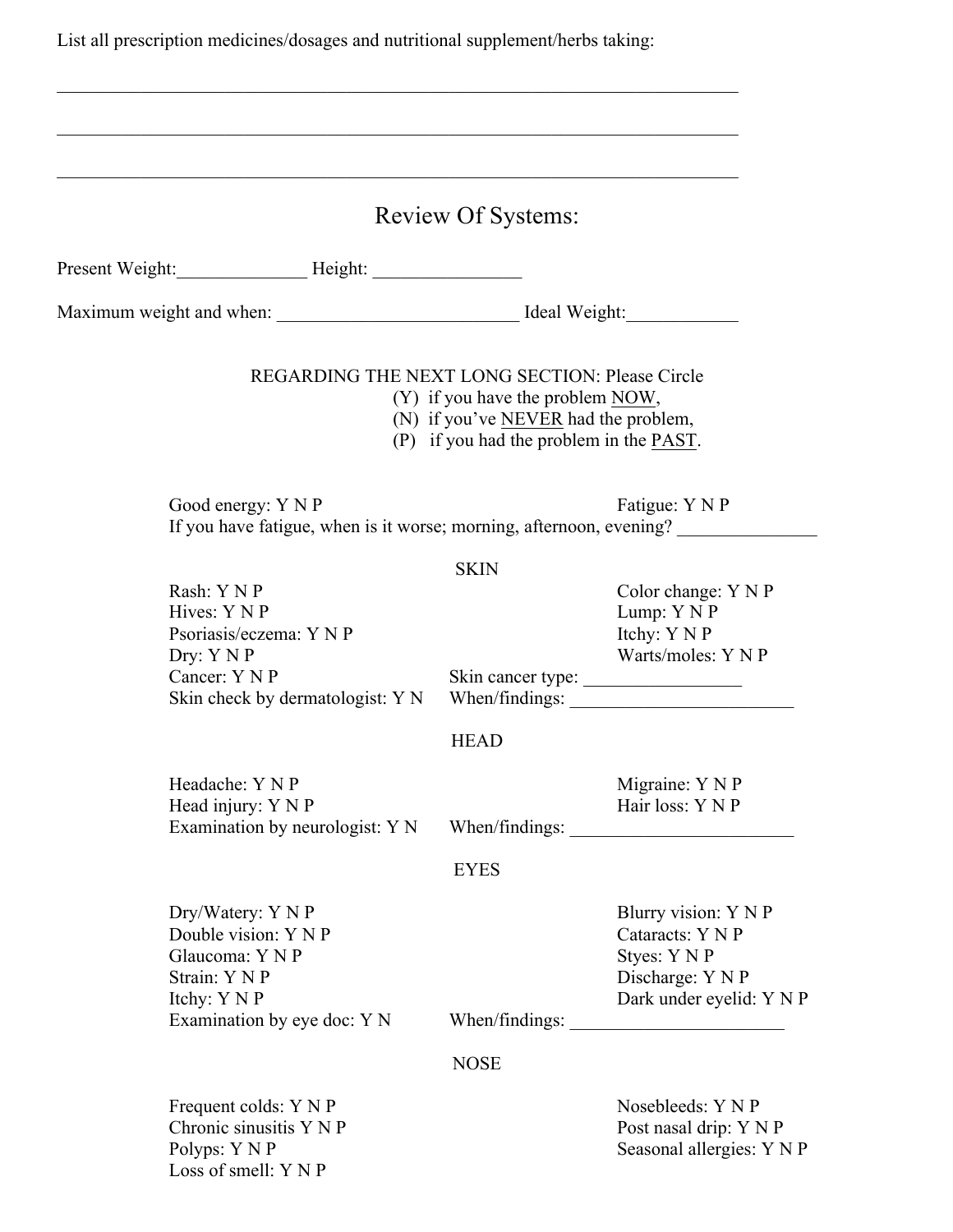#### MOUTH/THROAT

Canker sores: Y N P Cold sores: Y N P Sore throat: Y N P Gum disease: Y N P Dentures: Y N P Cavities: Y N P Loss of taste: Y N P Hoarseness: Y N P Last dental exam:

## NECK

Stiffness: Y N P<br>
Full movement: Y N P<br>
Tension: Y N P<br>
Tension: Y N P Full movement:  $Y \nN P$ 

# RESPIRATORY

Cough: Y N P TB: Y N P Shortness of breath with exertion:  $Y \cap P$  Bronchitis:  $Y \cap P$ Shortness of breath sitting:  $Y \land P$  Pneumonia:  $Y \land P$ Shortness of breath lying down:  $Y \cap P$  Asthma:  $Y \cap P$ Wheezing: Y N P Painful breathing: Y N P

#### CARDIOVASCULAR

High blood pressure: Y N P Rheumatic fever: Y N P Low blood pressure: Y N P Murmurs: Y N P Arrhythmias: Y N P<br>
Edema: Y N P<br>
Edema: Y N P<br>
Chest pain: Y N P Examination by cardiologist:  $Y \ N$  When/findings:

Chest pain:  $Y \nN P$ 

#### GASTROINTESTINAL

| Heartburn: Y N P                  | Bowel movement frequency:       |
|-----------------------------------|---------------------------------|
| Indigestion: Y N P                | Recent change in BM: Y N P      |
| Bloating: Y N P                   | Diarrhea or constipation: Y N P |
| Nausea: Y N P                     | Hemorrhoids: Y N P              |
| Vomiting: $Y \vee P$              | Gall bladder disease: Y N P     |
| Change in Appetite: Y N P         | Liver disease: Y N P            |
| Pancreatitis: Y N P               | Ulcer: $Y \nN P$                |
| Colonoscopy: $Y N$ When/findings: |                                 |

#### URINARY TRACT

Incontinence:  $Y \cap P$  Pain with urination:  $Y \cap P$ Frequent infections: Y N P Kidney stones: Y N P Urgency: Y N P Discharge/blood: Y N P

## MALE GENITALIA

Testicular pain/swelling: Y N P Sexually active: Y N P

Hernia: Y N P Sexually transmitted disease: Y N P Discharge: Y N P Prostate disease/symptoms: Y N P Impotency: Y N P Sexual orientation: Hetero Homo Bi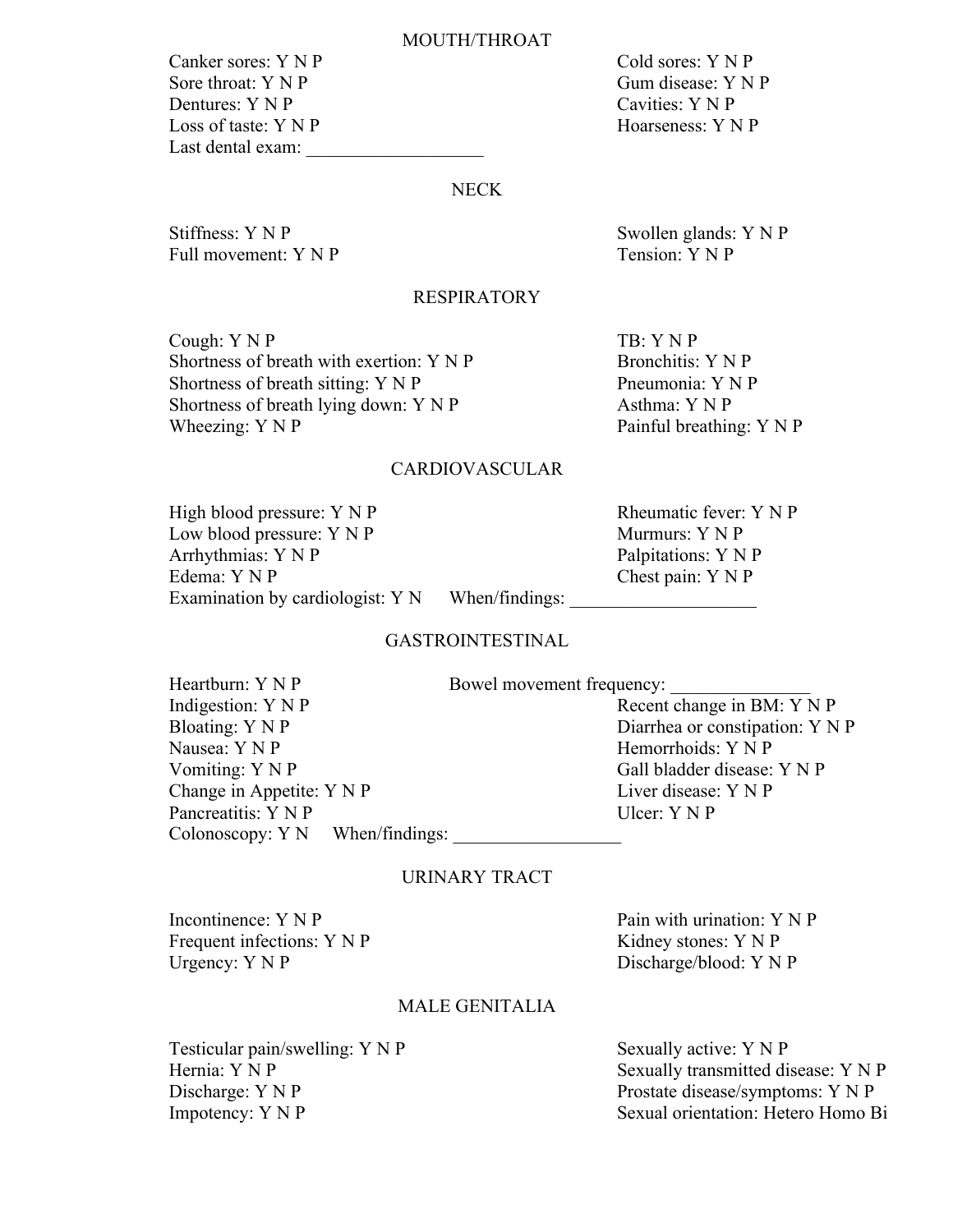## FEMALE GENETALIA

| Age periods began:                                   |  | How often periods occur:           |  |
|------------------------------------------------------|--|------------------------------------|--|
| How long periods last:                               |  | Menopausal since what age:         |  |
| Periods: times pregnant:                             |  |                                    |  |
| Heavy bleeding: Y N P                                |  | How many births:                   |  |
| Cramping: Y N P                                      |  |                                    |  |
| Pain: Y N P                                          |  | Abortions:                         |  |
| PMS: Y N P                                           |  | Sexually active: Y N P             |  |
| Food cravings: Y N P                                 |  | Healthy libido: Y N P              |  |
| Last pap smear:                                      |  | Pain with intercourse: Y N P       |  |
| Last menstrual cycle                                 |  | Dry vagina: Y N P                  |  |
| Any abnormal paps: Y N P                             |  | Sexual orientation: Hetero Homo Bi |  |
| Any birth control (please list types and ages used): |  |                                    |  |
| Sexually transmitted diseases: Y N P                 |  | Diagnosis:                         |  |
| Mammography: Y N P Findings:                         |  |                                    |  |
| Dexa scan: Y N P Results:                            |  |                                    |  |
| Use of hormones replacement: Y N P                   |  | Type:                              |  |

#### MUSCULOSKELETAL

Tremors: Y N P Pain: Y N P

Weakness: Y N P Arthritis: Y N P Stiffness: Y N P Leg cramps: Y N P

#### **NERVOUS**

Paralysis: Y N P Sciatica: Y N P

Tingling/numbness: Y N P<br>
Seizures: Y N P<br>
Fainting: Y N P<br>
Fainting: Y N P Fainting: Y N P

## MENTAL/EMOTIONAL

Anxiety: Y N P

Depression: Y N P Anger/irritability: Y N P Suicidal: Y N P<br>Anxiety: Y N P<br>Anxiety: Y N P<br>Fear/Panic: Y N P

## EXERCISE

| How often:        |  |
|-------------------|--|
| What type $(s)$ : |  |
| For how long:     |  |
| Hobbies:          |  |

#### SLEEP

\_\_\_\_\_\_\_\_\_\_\_\_\_\_\_\_\_\_\_\_\_\_\_\_\_\_\_\_\_\_\_\_\_\_\_\_\_\_\_\_\_\_\_\_\_\_\_\_\_\_\_\_\_\_\_\_\_\_\_\_\_\_\_\_\_\_\_\_\_\_\_

 $\mathcal{L}_\text{max}$  , and the contribution of the contribution of the contribution of the contribution of the contribution of the contribution of the contribution of the contribution of the contribution of the contribution of t

How long per night: If you wake up frequently, what is the reason: Wake refreshed: Y N P Grind Teeth: Y N P Snore: Y N P